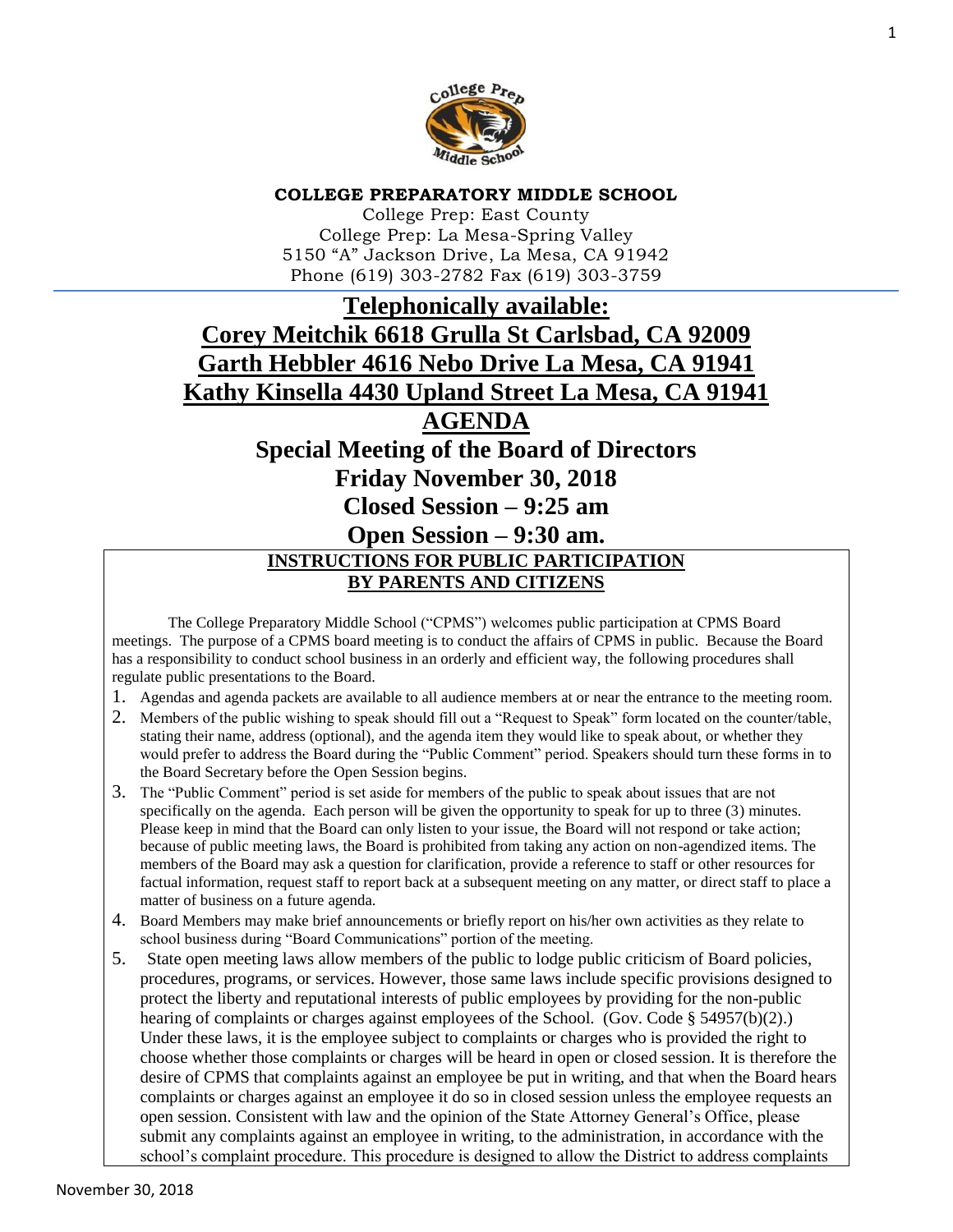against employees while at the same time respecting their legitimate privacy rights and expectations. In compliance with the Americans with Disabilities Act (ADA) and upon request, College Preparatory Middle School may furnish reasonable auxiliary aids and services to qualified individuals with disabilities. Individuals who require appropriate alternative modification of the agenda in order to participate in Board meetings are invited to contact the School Office at 619.303.2782.

# **I. PRELIMINARY**

### **A. Call to Order**

The meeting was called to order by the President Meitchik at \_\_\_\_\_\_\_\_ p.m.

#### **B. Roll Call**

|                      | Present | Absent | Arrived late | Departed early |
|----------------------|---------|--------|--------------|----------------|
| Corey Meitchik       |         |        |              |                |
| <b>Alex Brizolis</b> |         |        |              |                |
| Lisa Dietrich        |         |        |              |                |
| Kathy Kinsella       |         |        |              |                |
| Garth Hebbler        |         |        |              |                |

# **II. CLOSED SESSION (College Prep Staff Lounge)**

#### **III. RECONVENE TO OPEN SESSION (Estimated start time: 7:00 p.m.)**

Depending upon completion of Closed Session items, the Board intends to convene in Open Session at 7:00 p.m. to conduct the remainder of the meeting, reserving the right to return to Closed Session at any time.

#### **A. Pledge of Allegiance**

#### **B. Report on Potential Action from Closed Session**

#### **C. Approval of Board Agenda**

Motion by:  $\frac{1}{2}$ Seconded by: \_\_\_\_\_\_\_\_\_\_\_\_\_\_\_\_\_\_\_\_\_\_\_\_\_\_ Vote:

|                | Yes/Aye | No/Nay | Abstain |
|----------------|---------|--------|---------|
| Corey Meitchik |         |        |         |
| Alex Brizolis  |         |        |         |
| Lisa Dietrich  |         |        |         |
| Kathy Kinsella |         |        |         |
| Garth Hebbler  |         |        |         |

#### **IV. COMMUNICATIONS**

# **A. Public Comment Period**